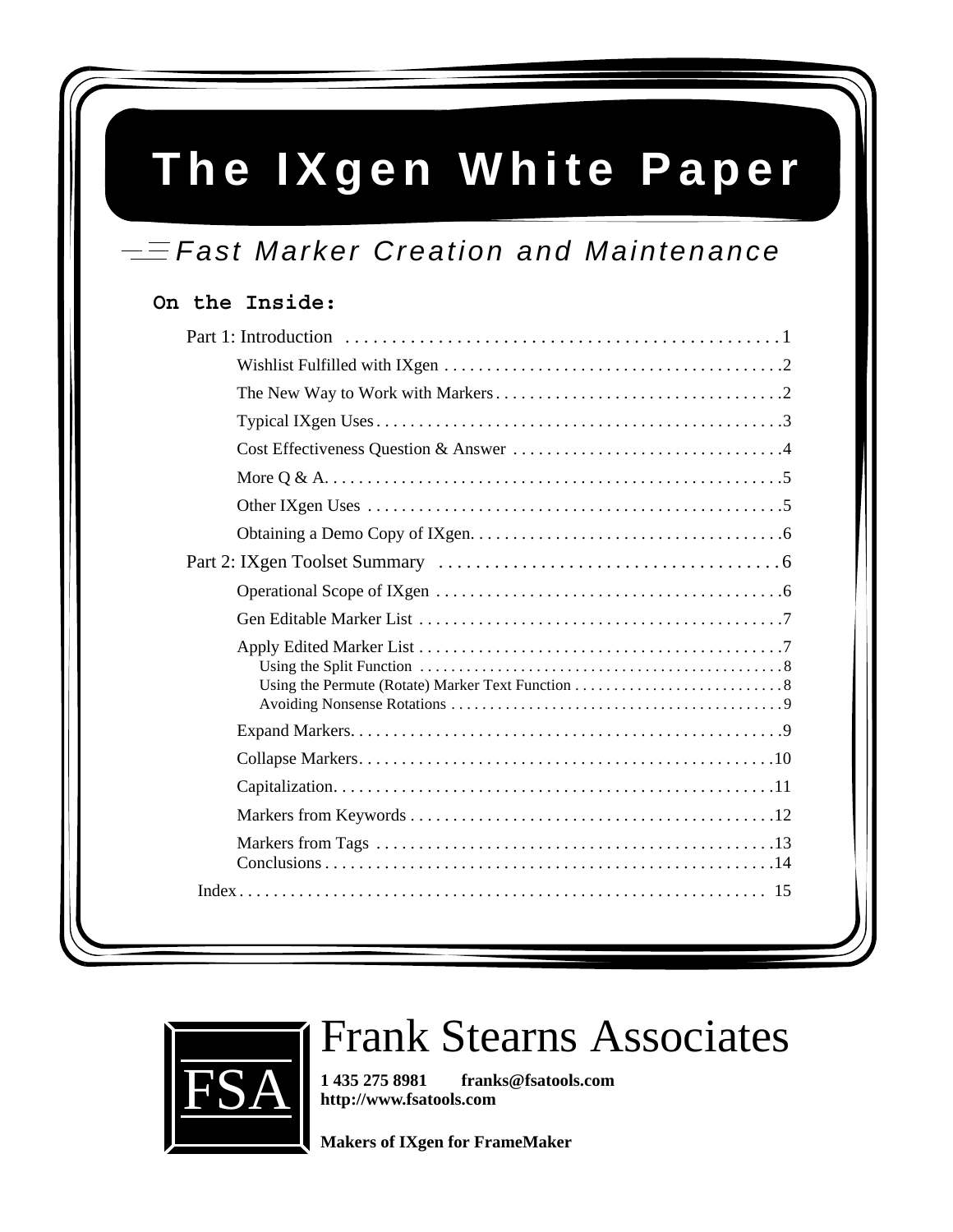

# Frank Stearns Associates

**1 435 275 8981 franks@fsatools.com http://www.fsatools.com**

**Makers of IXgen for FrameMaker**

**NOTE**: If you are a past FSA customer please note our new telephone.

**IXgen Whitepaper 2016 Edition** 

Index and Marker Management tool for use with FrameMaker® documents.

This document ©1995-2016 Frank Stearns Associates.

IXgen is a trademark of Frank Stearns Associates. FrameMaker is a registered trademark of Adobe Systems, Inc. "FDK Integrator" is a previous trademark of Frame Technology, Inc.

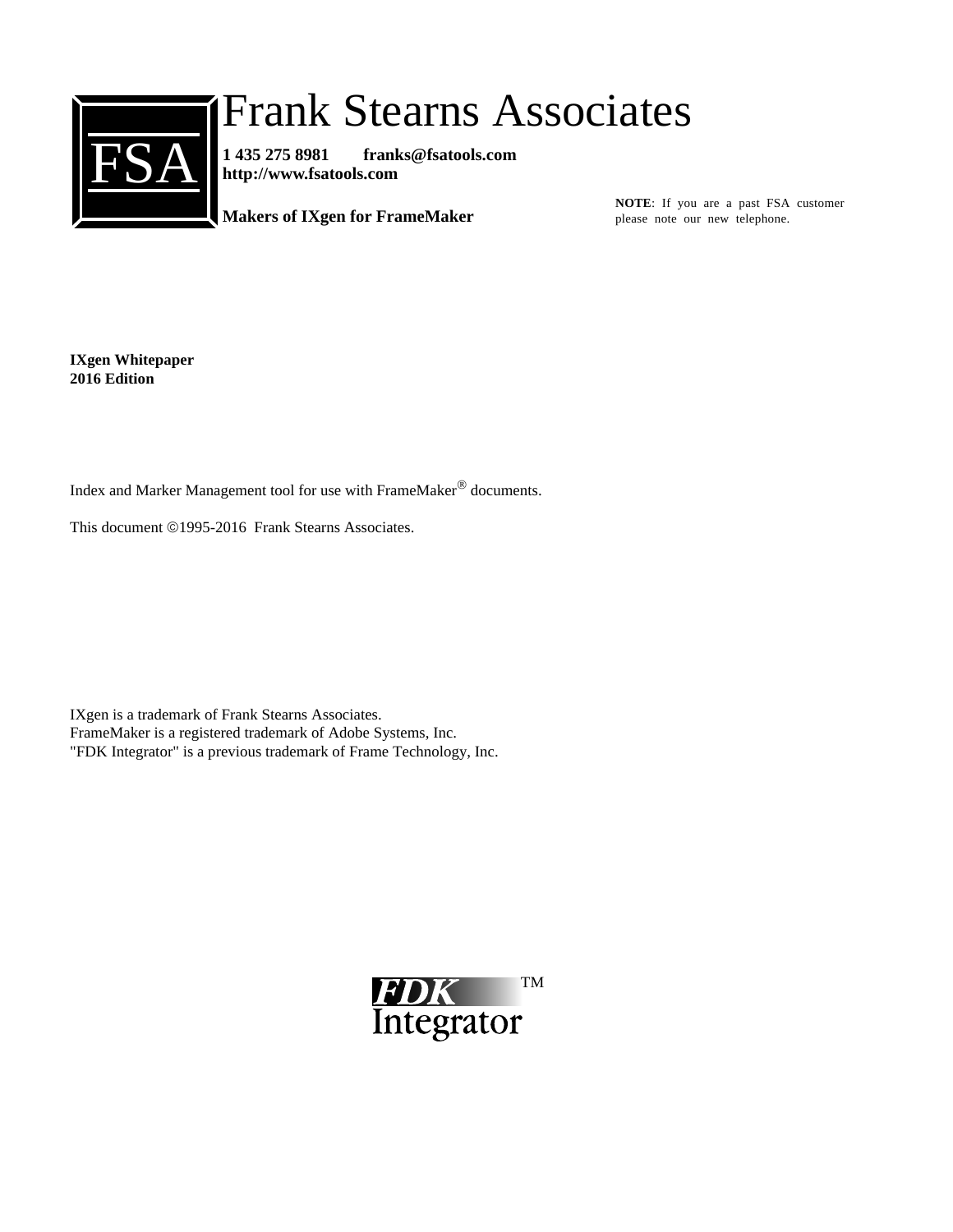# **Indexing Revisited**

# The IXgen White Paper

## <span id="page-2-1"></span><span id="page-2-0"></span>**Part 1: Introduction**

Let's face it — indexing can be painful. The process is often put off until the end of a project, and by then it's likely that not enough time remains to do the kind of job you'd like. And the nagging question remains: does anyone really use an index?

Yes, we all do. And, virtually any document can benefit from some sort of index. One good "find" in an index that saves your reader frustration makes that index worth the effort.

The purpose of an index is simple:

**Lead readers to the detailed information they seek through a list of keywords and phrases, permutations, synonyms, and other references in that list.**

We've all been irritated by documents without indexes; or worse, indexes that sent us on wild goose chases or failed to point to the area we really needed. How do bad indexes happen? That's a broad question with many answers. But from our experience poor indexes often happen when the person or group creating the index is overloaded by the task.

How does such a seemingly simple task become so demanding? One key issue is the amount of time indexing can take.

> **Whether generating or maintaining, indexing can be a slow and often incomplete task.**

If we analyze why this is so, we find two main culprits. One is *mechanics* — how the index is assembled. The other is the craft of indexing — how we decide what to index, how entries are interrelated, how we choose synonyms, and so on.

In terms of mechanics, indexing in FrameMaker is greatly simplified and accelerated using the IXgen tools described in this white paper.

In terms of craft, we've observed that when the mechanical aspects are improved, much more time and energy can be devoted to that craft, even by those with little experience. When no time exists to generate an index using traditional FrameMaker methods, IXgen lets you quickly create a simple but useful index.

What needs to be indexed? Probably any document over five pages could benefit from some sort of topical pointer system, whether it's a table of contents, an index, or hypertext links. This of course includes:

- User documentation
- Engineering specifications
- Release or application notes
- Procedure and tutorial information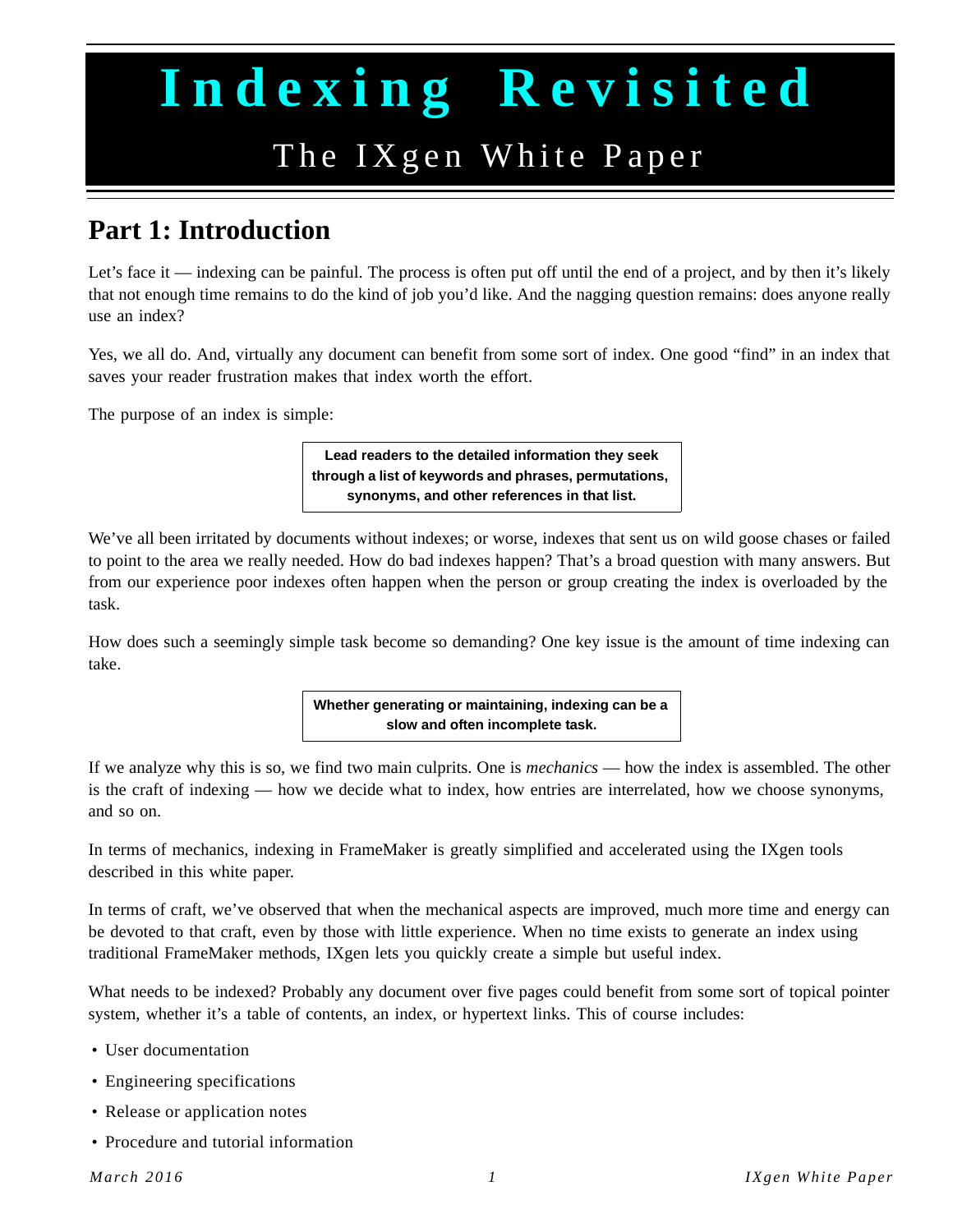- Policy documents
- Reports and studies
- Scientific papers

The list is nearly as long as there are types of documents.

**Not only does a good index serve print readers, a good index — or even a specialized secondary index — is** *vital* **for successful on-line documentation.**

Now we come again to the question of staff resources. Which engineer, technical writer, report author, or researcher has time to do their own index using traditional methods? Not many. Any available time must be leveraged. You'll see how IXgen can do this as we go on.

In many cases, the ideal index would be created as part of the authoring process. Until now, there was no effective way to integrate writing and index creation in FrameMaker.

In a few simple steps, how do you create and maintain a good index?

#### **If only you could —**

- Collect text from paragraph tags and place that text in index markers.
- Shuffle existing marker text to create new entries.
- Search a document on a list of keywords and insert index markers where those keywords were found. A keyword list, once made, could be used over and over again for most new documents in similar topic areas.
- See all your markers in one place, edit them there, then return the edited markers to the source markers.
- See index markers as in-line body text.

## <span id="page-3-0"></span>**Wishlist Fulfilled with IXgen**

At one time, the FrameMaker marker window was adequate for simple marker placement and maintenance. But as indexes demand more sophistication, this interface becomes too slow and is usually not practical. More comprehensive indexes are often built from large numbers of markers, and require on-going maintenance as a document evolves.

The FrameMaker marker window approach for larger indexing is costly. The best possible index *may never be created* because it's too difficult using the marker window. And, to compound the problem, updates to the main body of a document may never get properly reflected into the index markers. Once again, the marker window interface is too narrow to let you quickly and easily apply main source updates to marker text.

Ultimately, your readers are the ones most affected.

## <span id="page-3-1"></span>**The New Way to Work with Markers**

IXgen is a *completely new interface* to the FrameMaker marker system. This new interface consists of a number of tools to make marker manipulation direct and simple. The next tables introduce the IXgen tool set and classify tool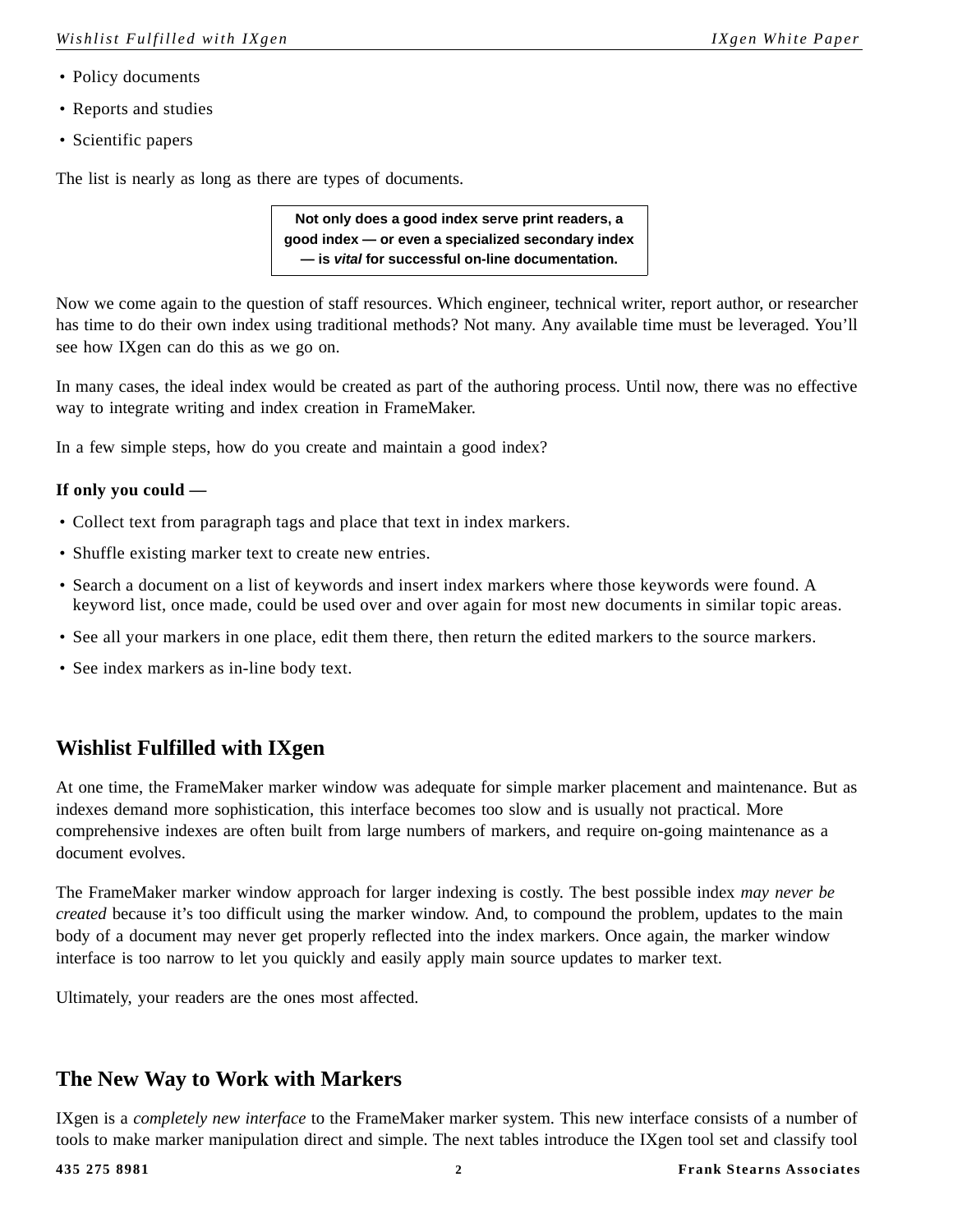applications. Later portions of this white paper describe the IXgen tools in more detail, along with some typical uses.

| <b>IXgen Tool</b>                        | <b>Description</b>                                                                          |
|------------------------------------------|---------------------------------------------------------------------------------------------|
| Gen Editable Marker List (page 7)        | Generate editable list of markers                                                           |
| Apply Edited Marker List (page 7)        | Apply edited marker list back to source markers<br>(includes the Split and Permute options) |
| <b>Expand Markers</b> (page 9)           | Place marker text in main body text                                                         |
| Collapse Markers (page 10)               | Return expanded marker text to markers                                                      |
| Permute (rotate) marker text (page $7$ ) | Rearrange words in marker to form variant entries.                                          |
| Capitalization (page $11$ )              | Control capitalization standards                                                            |
| Markers from Keywords (page 12)          | Generate new markers by searching for keywords                                              |
| Markers from Tags (page 13)              | Generate new markers from selected para tags                                                |

#### **IXgen Tool Set**

## **IXgen Tool Uses**

| Application                   | <b>IXgen Tool</b>                      |
|-------------------------------|----------------------------------------|
| Creating markers from scratch | <b>Markers from Tags</b>               |
|                               | <b>Markers from Keywords</b>           |
|                               | <b>Collapse Markers</b>                |
| <b>Editing Markers</b>        | <b>Expand Markers/Collapse Markers</b> |
|                               | <b>Gen Editable Marker List</b>        |
|                               | Capitalization                         |
| <b>Enhancing Markers</b>      | Permute (rotate) marker text           |
|                               | Capitalization                         |

Each IXgen tool is described in more detail below in the ["Part 2: IXgen Toolset Summary" on page 6](#page-7-1).

## <span id="page-4-1"></span><span id="page-4-0"></span>**Typical IXgen Uses**

- General index generation and maintenance
- General marker maintenance, regardless of marker type
- Index enhancement in both quantity and quality
- Language translations greatly simplified because IXgen can elevate marker text into the main body text prior to translation, the be collapsed back into markers following the translation. A "second translation pass" just for marker text is not required
- Marker deletions

#### **Frank Stearns Associates 3 435 275 8981**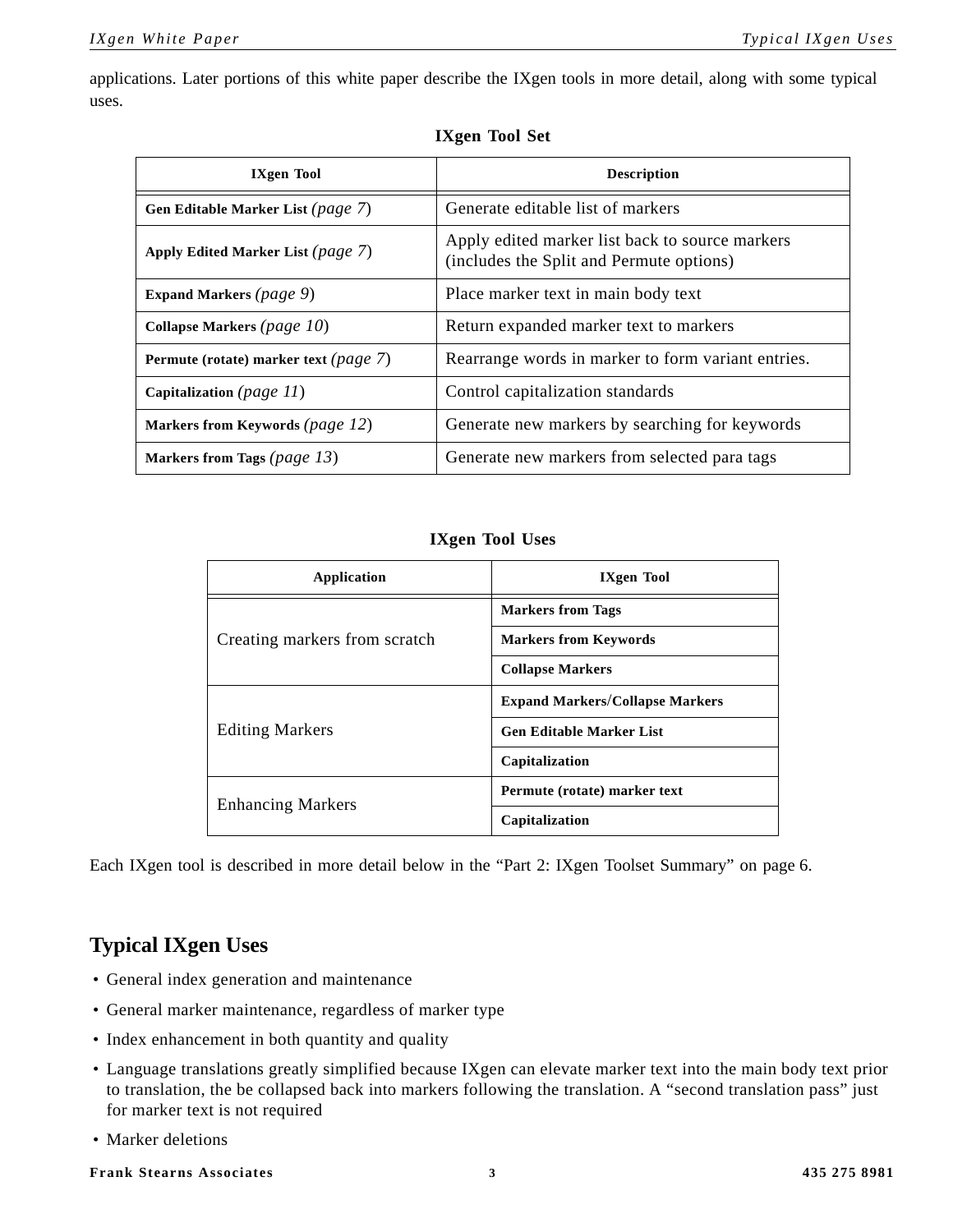- Marker type conversions
- Conditional text deletion
- Performing "make from" operations on old documents to create new documents

## <span id="page-5-1"></span><span id="page-5-0"></span>**Cost Effectiveness Question & Answer**

#### **Looks like I'll only use IXgen whenever I do indexing — maybe a couple of times a year. How can I justify buying a tool that will have such little use?**

Part of our mission is to show how — with the right tool — indexing can *easily* be an *ongoing* process. The overall quality of your documents can benefit by making indexing part of the *daily* writing process.

IXgen facilitates this kind of daily marker interaction in a way that's virtually invisible to the writer. Indexing and index maintenance can be as immediate as spell checking, proof-reading, formatting, or any other activity. Indexing can even happen *while text is being created.* This is important, because only IXgen is capable of providing this level of support.

#### **Still, I wonder just how much use these tools will get.**

Remember, IXgen can work on any marker type, not just Index markers. This opens a number of possibilities in working with other types of markers and performing tasks not even related to indexing, such as deleting unwanted conditional text.

#### **Okay. BOTTOM LINE: How much time can I really save with IXgen? How can I pay for IXgen licenses?**

As an example, let's use a 300 page document spread across 10 chapters. Consider doing the most basic indexing task: indexing each chapter head and each first and second level head. That's a lot of mouse movement, clicking, and trips to the marker window. Shall we say three hours? Maybe four hours? Five? IXgen can do the *same thing*  in a few **minutes**.

But at this first step, you've got a rather poor index, by any standard. What about making some typical variants of those entries? If you had energy left over from creating these markers using just the standard FrameMaker marker window, you'd need at least another two or three hours to permute those markers. Use IXgen to intelligently permute the entries in a few *seconds*.

What about the inevitable variations in capitalization, particularly following a permutation? Plan on at least another two hours to correct these by hand; IXgen can do it in *seconds*.

What about "specials" and "tweaks" — in other words, how much time do you spend polishing the index? Where should you add the "see also's"? The page ranges? Doing it manually can run into many more hours. With IXgen, you can *polish in minutes*, not hours.

It's fair to say that with a 300 page document you can do a good start-to-finish index in less than an hour using IXgen. The same index done manually could take 15 hours or more. As you add layers of sophistication and completeness to the index, the time differences to simply manipulate the markers to improve the index become even more pronounced.

Two writers, using two IXgen seats, can more than pay for those seats in a *single day* of use *from the time saved.* Here's how we figure this:

Assume a competent, medium-scale writer is worth \$45/hour, gross pay, including benefits and other non-direct compensation items. If 28 hours are saved between two writers, that's \$1260.00. If you create only three documents like this each year, that's \$3780. Two IXgen Windows licenses cost only \$398!

In this very simple scenario, you've picked up \$3382. Your savings will most certainly be much higher, because we're illustrating a minimal-use case.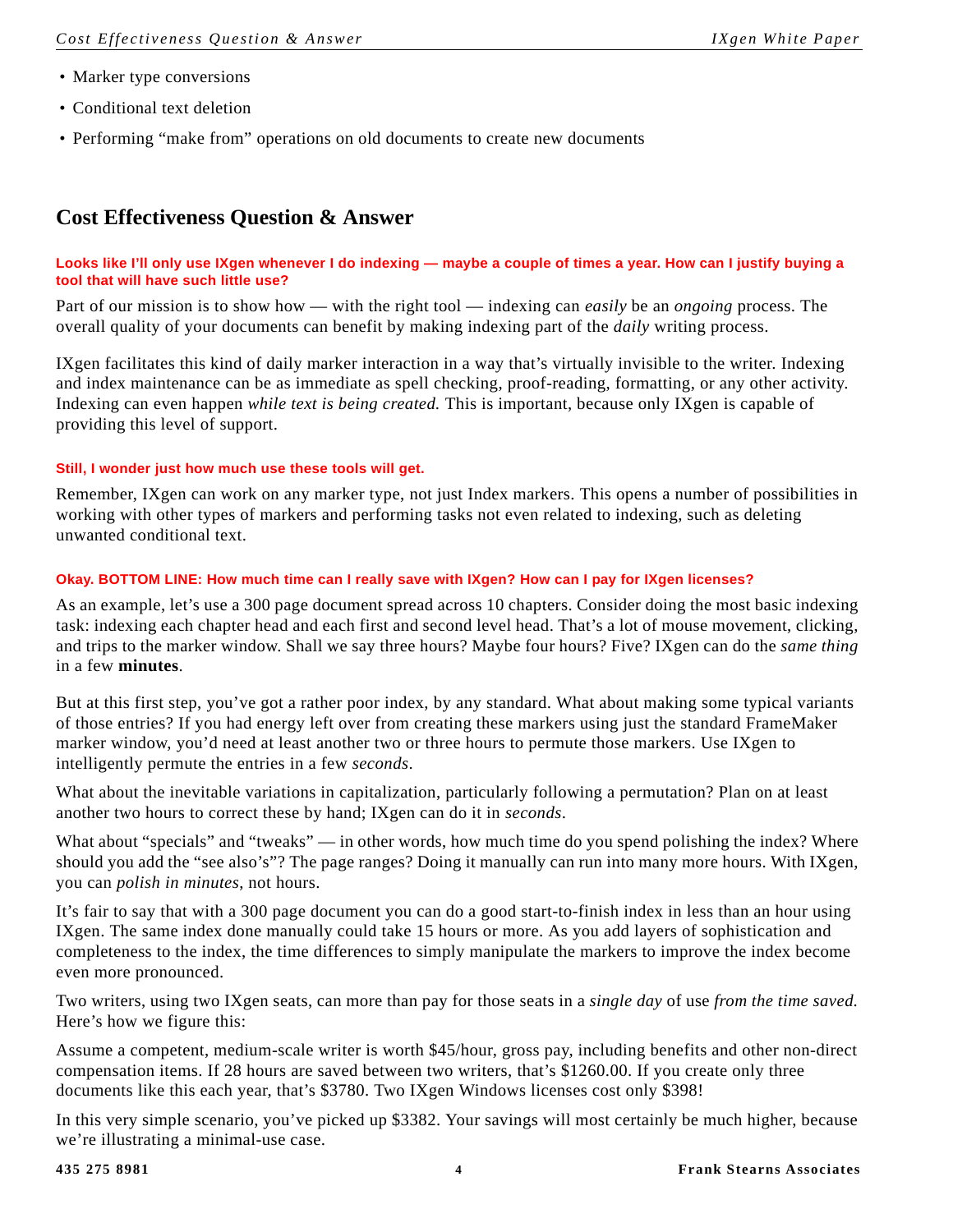Also consider these items in terms of their additional value:

- With IXgen you can afford to spend a little more time to get a true, high-quality index carefully crafted because you're not fighting the limits of the FrameMaker marker window and thus settling for "good enough." If you spend even one of those 14 hours of savings on polishing, you're adding tremendous value to your index.
- Quality indexing means fewer support calls from those who use your documents.
- Quality indexing improves the overall format, flow, and content of your documents.
- Quality indexing or even the presence of an index improves the image of you, your company, and your product.
- Certain marker management tasks, such as deleting markers, conversion of marker types, or general clean-up, are virtually impossible with the marker window but easy with IXgen. On a per-writer/per-year basis, the time savings will add up to substantial savings.

## <span id="page-6-0"></span>**More Q & A**

#### **Who besides writers can use IXgen?**

Anyone who creates a document (even a small one) — where an index of any kind would be a good feature to add — can use IXgen.

- Engineers can quickly index their specifications. This is important because during product development many different people with different needs will use those specifications. An index is not typically found in this type of document, but often would be of great value.
- Administrators or managers can index their policy or procedures manuals. Employees can more easily find the desired information.

*Anywhere* you use FrameMaker is probably a good place to use IXgen. And because IXgen is implemented using the Frame API, IXgen "looks and feels" just like FrameMaker because it is part of FrameMaker. This makes IXgen very simple to use even for those who only occasionally use FrameMaker.

#### **Do documents processed by IXgen have to be read by systems where IXgen is installed?**

No! Remember, IXgen is a marker system *interface*. IXgen does not change the underlying marker or document structure. Therefore, documents processed with IXgen remain true FrameMaker documents — nothing more, nothing less. All you've done with IXgen is greatly simplify the *process* of adding and maintaining markers.

## <span id="page-6-2"></span><span id="page-6-1"></span>**Other IXgen Uses**

Note that IXgen can process *any* marker type. You are not restricted to index markers. This opens up some interesting possibilities.

- Maintain any generated list using the tools described in the last few pages author, subject, glossary, and so on.
- Maintain markers of any user type. Say, for example, you have HTML commands in Type15 markers. Use IXgen to view and edit the HTML text stored in those markers.

#### **Frank Stearns Associates 5 435 275 8981**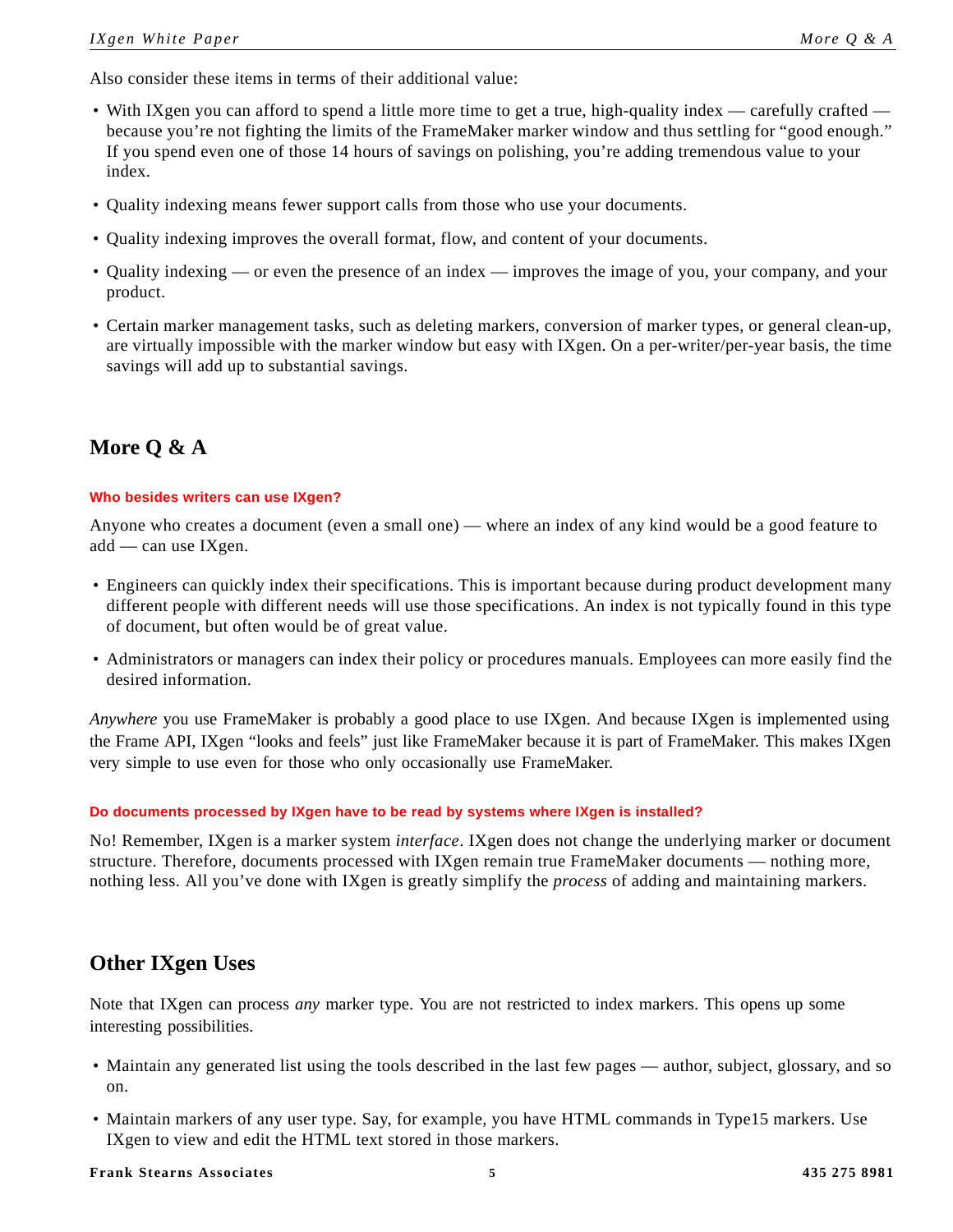## <span id="page-7-3"></span><span id="page-7-0"></span>**Obtaining a Demo Copy of IXgen**

Demo copies of IXgen are available for downloading form our web page. Go to this URL:

http://www.fsatools.com

Select "IXgen Central" and follow the instructions there.

## <span id="page-7-4"></span><span id="page-7-1"></span>**Part 2: IXgen Toolset Summary**

IXgen consists of the following tools. Note that these tools can be used in virtually any sequence you'd like. A "normal" sequence depends on the task at hand. The next table shows "typical" usage sequences based on two scenarios: creating an index from scratch and maintaining an index.

Of course, you are not locked into any particular usage sequence. Use the tools as needed in any logical order. (You won't get much value from the maintenance-oriented IXgen tools unless markers are present. So, you'd want to start by creating markers, either manually or automatically by using **Markers from Keywords** or **Markers from Tags**.)

| <b>Index Creation:</b>                                                                                                           | <b>Index Maintenance:</b>                                                                                                                                                       |
|----------------------------------------------------------------------------------------------------------------------------------|---------------------------------------------------------------------------------------------------------------------------------------------------------------------------------|
| <i>use</i>                                                                                                                       | use                                                                                                                                                                             |
| Markers from Keywords Or Markers from Tags to<br>get initial raw entries.                                                        | Gen Editable Marker List to collect a list of the<br>current entries. You can make marker edits in the<br>editable marker list file.                                            |
| Gen Editable Marker List to collect a list of the<br>raw entries. You can make marker edits in the<br>editable marker list file. | Apply Edited Marker List to reflect any changes<br>made, and to access the Permute (rotate) marker text<br>and Split multiple index entries into separate markers<br>functions. |
| Apply Edited Marker List to reflect any changes                                                                                  | <b>Expand Markers</b> to see (and edit) the markers in                                                                                                                          |
| made, and to access the Permute (rotate) marker                                                                                  | the textual context of the flow where the marker                                                                                                                                |
| text and Split multiple index entries into separate                                                                              | appears; followed by Collapse Markers to return                                                                                                                                 |
| markers functions.                                                                                                               | marker text to actual markers.                                                                                                                                                  |

## <span id="page-7-5"></span><span id="page-7-2"></span>**Operational Scope of IXgen**

IXgen tools can operate on a highlighted area of a document, an entire document file, or from the book level (all documents in the book are processed). This selectivity lets you optimize IXgen usage for specific tasks, such as initial bulk creation of markers to touch-up maintenance and marker additions for new text blocks.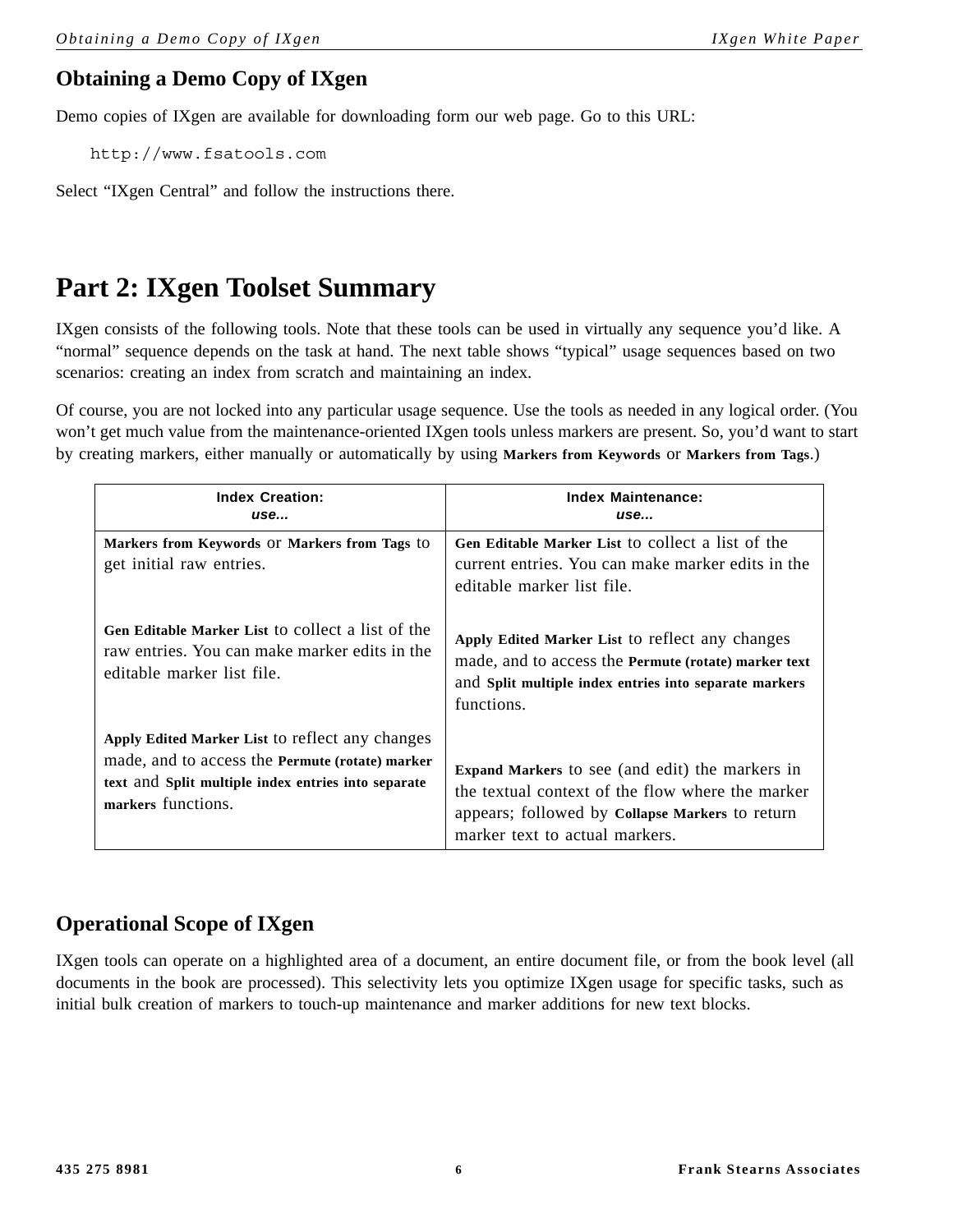#### **IXgen Tool**

## <span id="page-8-4"></span><span id="page-8-0"></span>Gen Editable Marker List

## <span id="page-8-3"></span>**Generate editable list of markers**

- Purpose: Generate a sorted list of markers that can be edited and manipulated without using the marker window. In this way, many markers can be edited or manipulated at the same time. You need not use the search and marker windows to change the contents of markers.
- Method: Text from markers of the selected marker type (or types) is collected into a table and placed in a new document. This is typically a "throw-away" document used only during the current FrameMaker session. However, you can save the file to a name of your choosing, reopen it later, and then continue editing markers, or use the **Apply Edited Marker List** function to reflect the markers back to the source document(s)



**Figure 1 Generating an Editable Marker List**

<span id="page-8-2"></span><span id="page-8-1"></span>

## **Apply edited marker list back to source markers (includes the Split and Permute options)**

Purpose: Update the source markers from the markers listed in the file created by **Gen Editable Marker List**.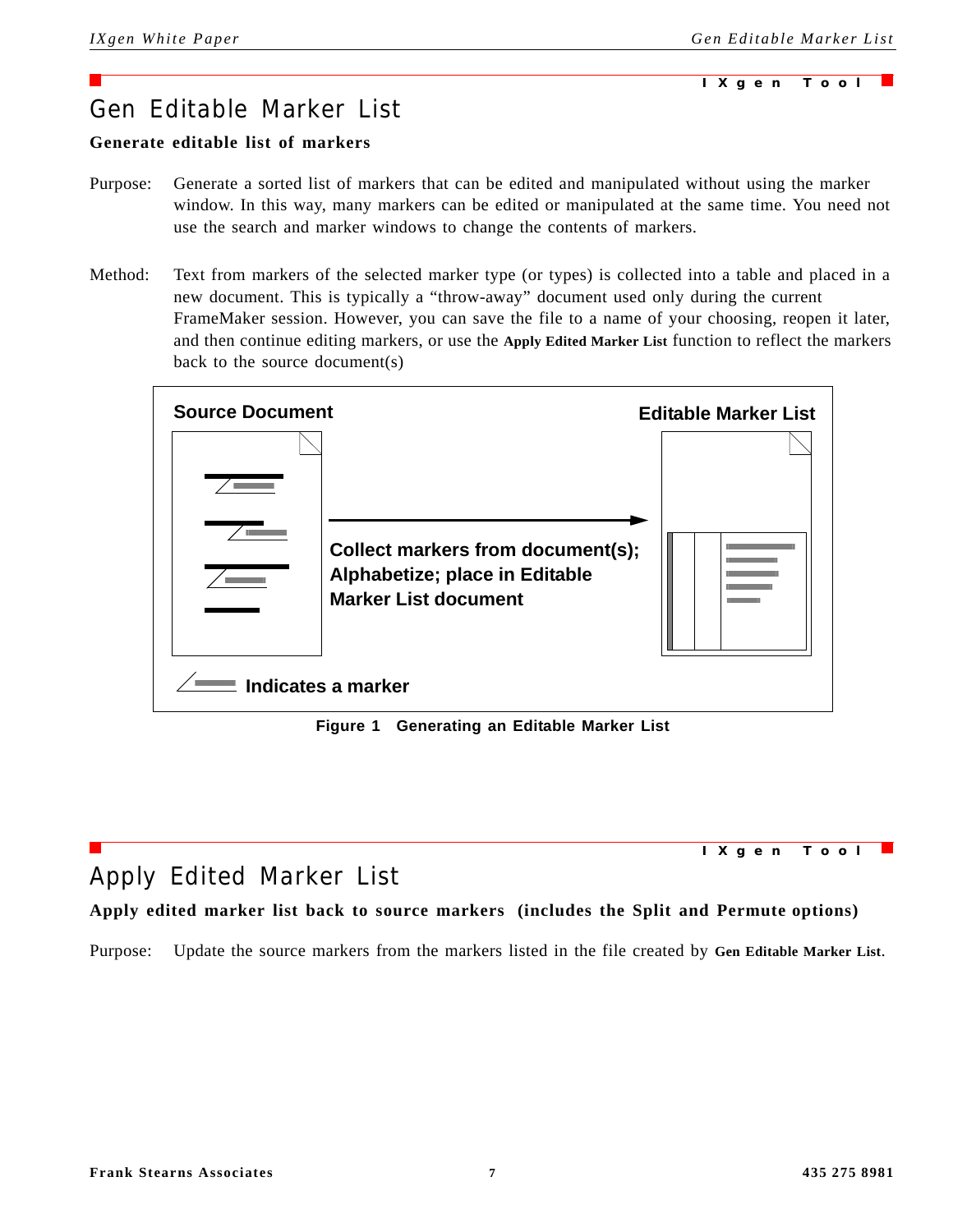Method: Marker text from the generated marker list file replaces the marker text in the corresponding source markers. Thus, any changes made in the generated marker list file are reflected back to the markers in the source document(s).



**Figure 2 Applying an Edited Marker List**

## <span id="page-9-3"></span><span id="page-9-0"></span>**Using the Split Function**

When **Apply Edited Marker List** is selected, two optional apply functions are available. The first option, **Split multiple index entries into separate markers**, is discussed here. The second, **Permute (rotate) marker text**, is explained in the next section.

To select **Split multiple index entries into separate markers**, click the option button in the dialog box which appears when **Apply Edited Marker List** is called.

FrameMaker supports multiple index entries per marker. Individual entries are delimited with a semicolon. If you select **Split multiple index entries into separate markers**, IXgen will check each marker for multiple entries. (Multiple index entries are separated by semicolons within the marker string.) If found, new markers are created as needed so that only one index entry appears in each marker.

Some people find the one entry/one marker approach easier to understand; other people prefer to have related entries in one marker. IXgen simply provides a means to split multiple entry markers. Note that once split, there is no "recombine" utility. Also note that a marker entry has a 255 character limit (imposed by FrameMaker), so the split function can be used to assure the maximum possible marker space for long or complex entries.

## <span id="page-9-2"></span><span id="page-9-1"></span>**Using the Permute (Rotate) Marker Text Function**

A generally useful indexing technique is to do a circular rotation of the word order of an entry. A new entry is created with each rotation. For example, this phrase:

quick brown fox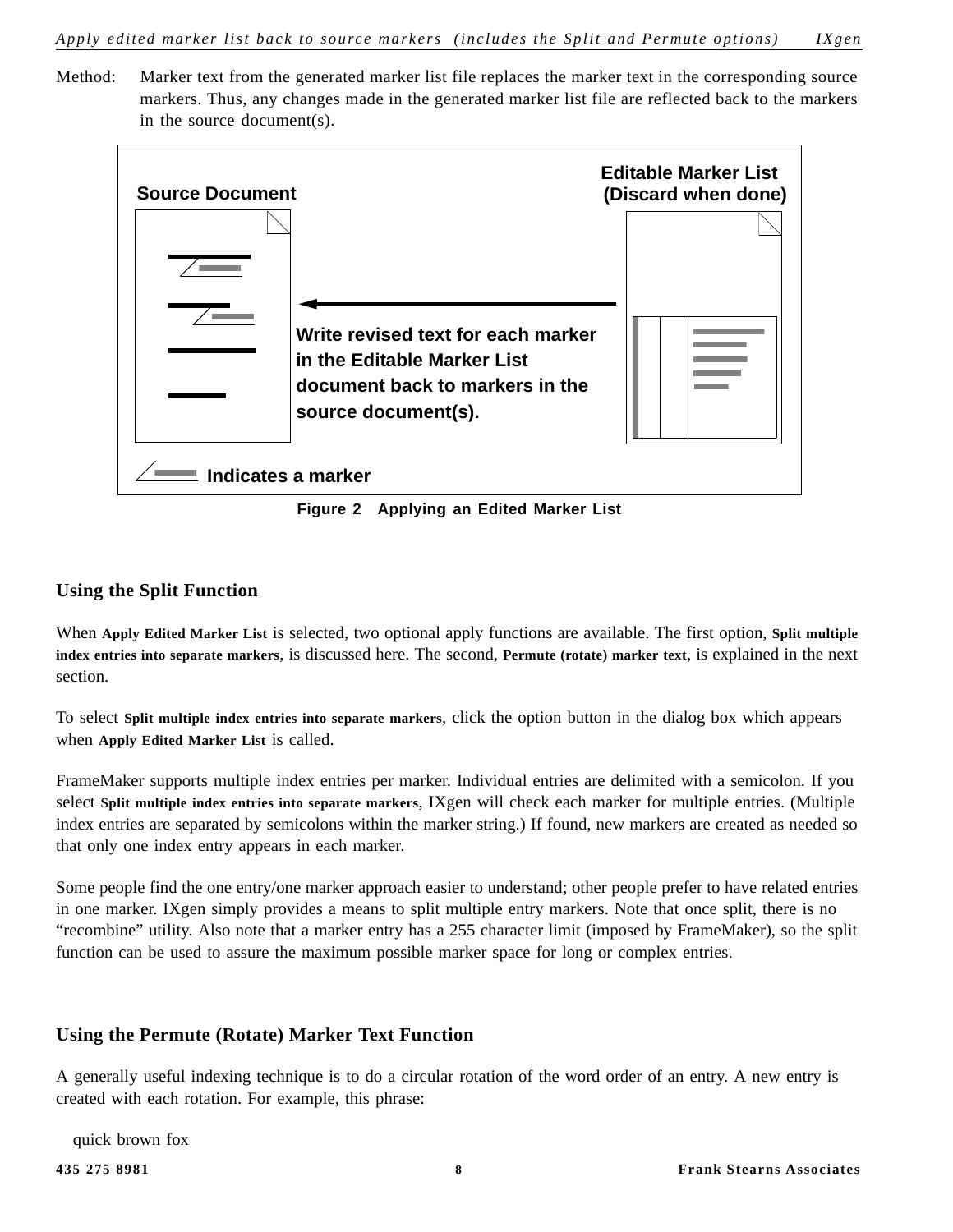could be rotated twice to produce two new additional entries:

brown, fox quick fox, quick brown

To more clearly see the pattern consider this abstract example:

aa bb cc dd ee ff

permutes into:

ff, aa bb cc dd ee ee ff, aa bb cc dd dd ee ff, aa bb cc cc dd ee ff, aa bb bb cc dd ee ff, aa

#### <span id="page-10-2"></span><span id="page-10-0"></span>**Avoiding Nonsense Rotations**

To minimize nonsensical, confusing, and useless rotations, IXgen follows some basic rules and offers permutation controls (discussed next). Here are the basic rotation rules:

- Only first-level entries are rotated. Generally, nothing is gained by rotating lower-levels where the rotated entries would appear together in a relatively small sublist.
- If the special control "<\$nopage>" appears in a marker, the marker is excluded from rotation activity.
- Entries with commas are not rotated. When a comma is detected, the assumption is that a rotation has already taken place, either from a previous session with IXgen or from a manual rotation done by the index author at the time of creation. (If you still need a rotation on an entry that was not rotated because of a comma, do the rotation manually.)

Control list files are provided so that you can extend the definition of what might be considered a "nonsense" rotation in your environment. For example, you can list words or phrase that if found in the marker, mean that the marker should not be rotated. Also, you can list words or phrases that become "atoms" and should not have any rotation points in them, but these can be rotated among other words as if they were a *single* word.

**IXgen Tool**

## <span id="page-10-4"></span><span id="page-10-1"></span>Expand Markers

#### <span id="page-10-3"></span>**Place marker text in main body text**

Purpose: Make marker text visible in the current text flow so that markers can be seen in context. You can now freely see and edit marker text as regular body text. This function is useful for language translators or when certain keywords or phases change in a document. When editing is completed, use **Collapse Markers** (described next) to return the marker text to actual markers.

**Frank Stearns Associates 9 435 275 8981**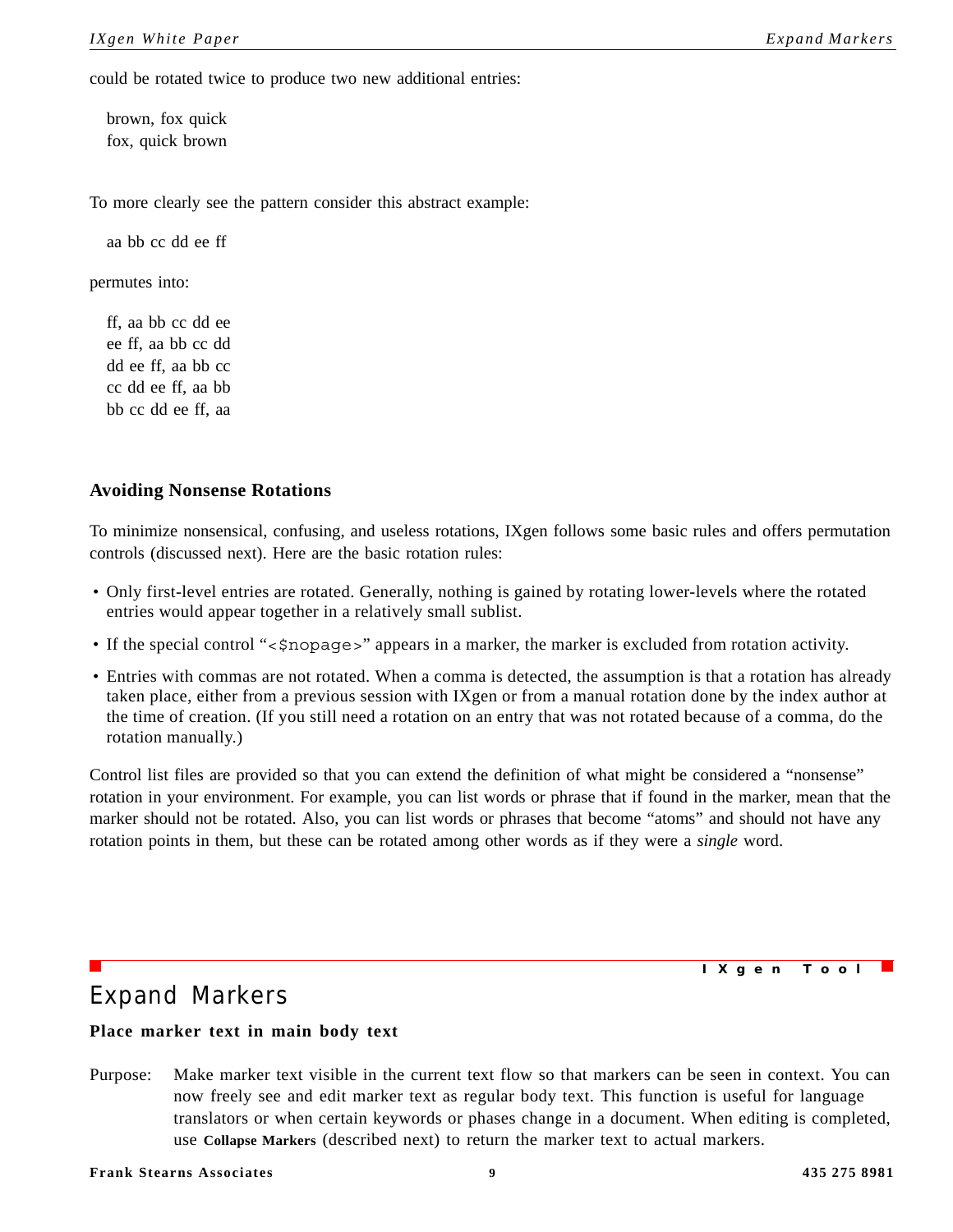Method: Marker text is extracted from the specified type of markers. The marker text is then placed in the text flow starting at the point where the marker was found. The marker text is assigned a special character tag called IXgenMarker. If IXgenMarker is not already present in the source file, the character tag is created by IXgen and inserted in the character catalog. The text for the existing marker is modified to indicate that IXgen has expanded the marker. Do not edit this new marker text. When you later collapse the marker text, this special marker text is replaced by the collapsed marker text.

<span id="page-11-3"></span>

<span id="page-11-1"></span><span id="page-11-0"></span>

|                  | IXgen Tool |  |
|------------------|------------|--|
| Collapse Markers |            |  |

## <span id="page-11-2"></span>**Return expanded marker text to markers**

Purpose: **Collapse Markers** returns text inserted into the a text flow by **Expand Markers** to regular markers.

Method: IXgen scans all flows for characters tagged with the IXgenMarker character tag. Each segment of text tagged with IXgenMarker is removed from the text flow and inserted into a the marker immediately preceding it, if the marker contains the special text resulting from an earlier **Expand Markers** operation.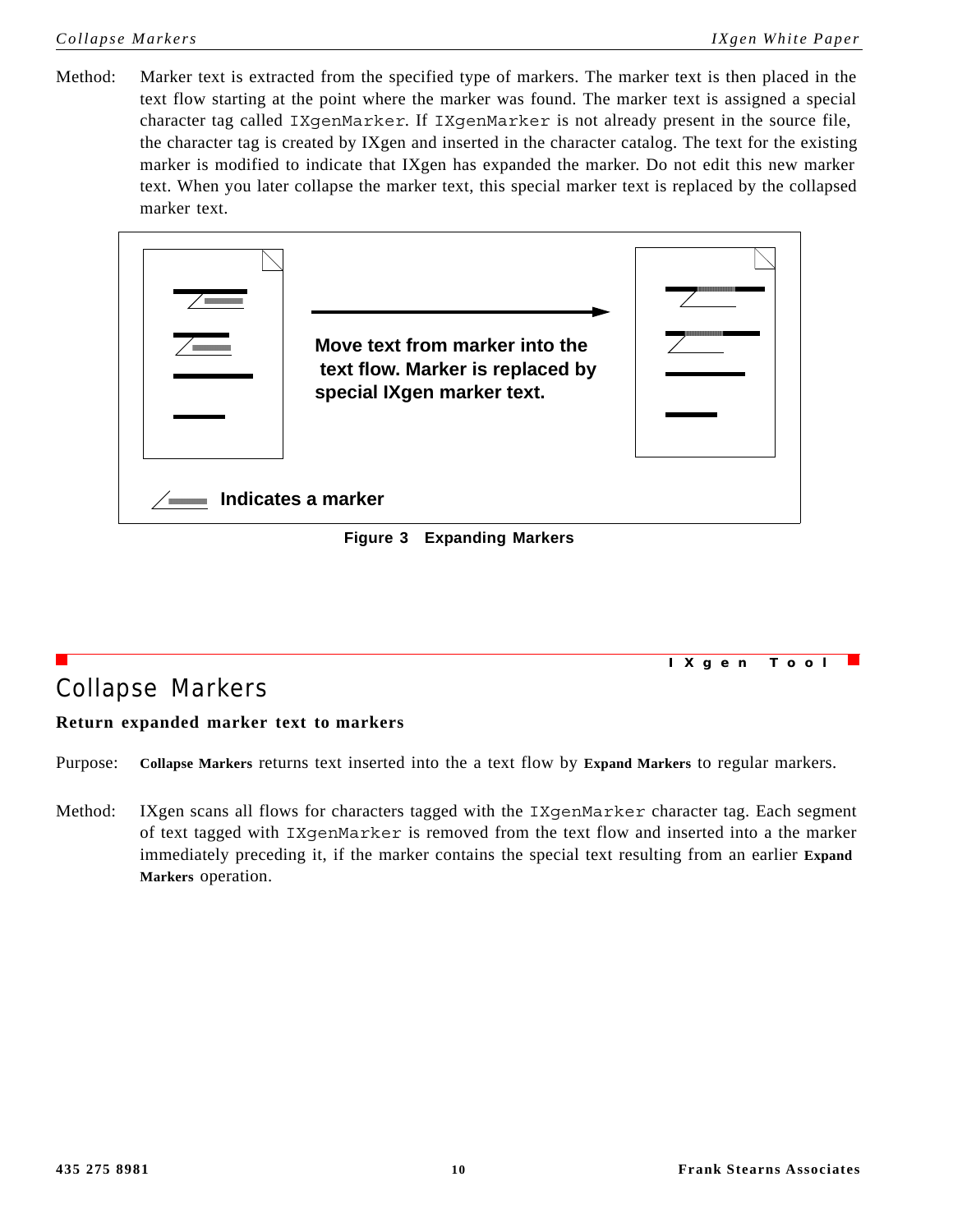**IXgen Tool**

If no suitable marker precedes IXgenMarker-tagged text, then **Collapse Markers** views the tagged text as "orphaned marker text." Using the dialog box, you select whether orphaned marker text is skipped over, or collapsed into a newly created marker. You also select what type of marker to create.

<span id="page-12-1"></span>

**Figure 4 Collapsing Markers**

## <span id="page-12-3"></span><span id="page-12-0"></span>Capitalization

## <span id="page-12-2"></span>**Control capitalization standards**

Purpose: Apply uniform capitalization standards to the markers in a marker list created by **Gen Editable Marker List**.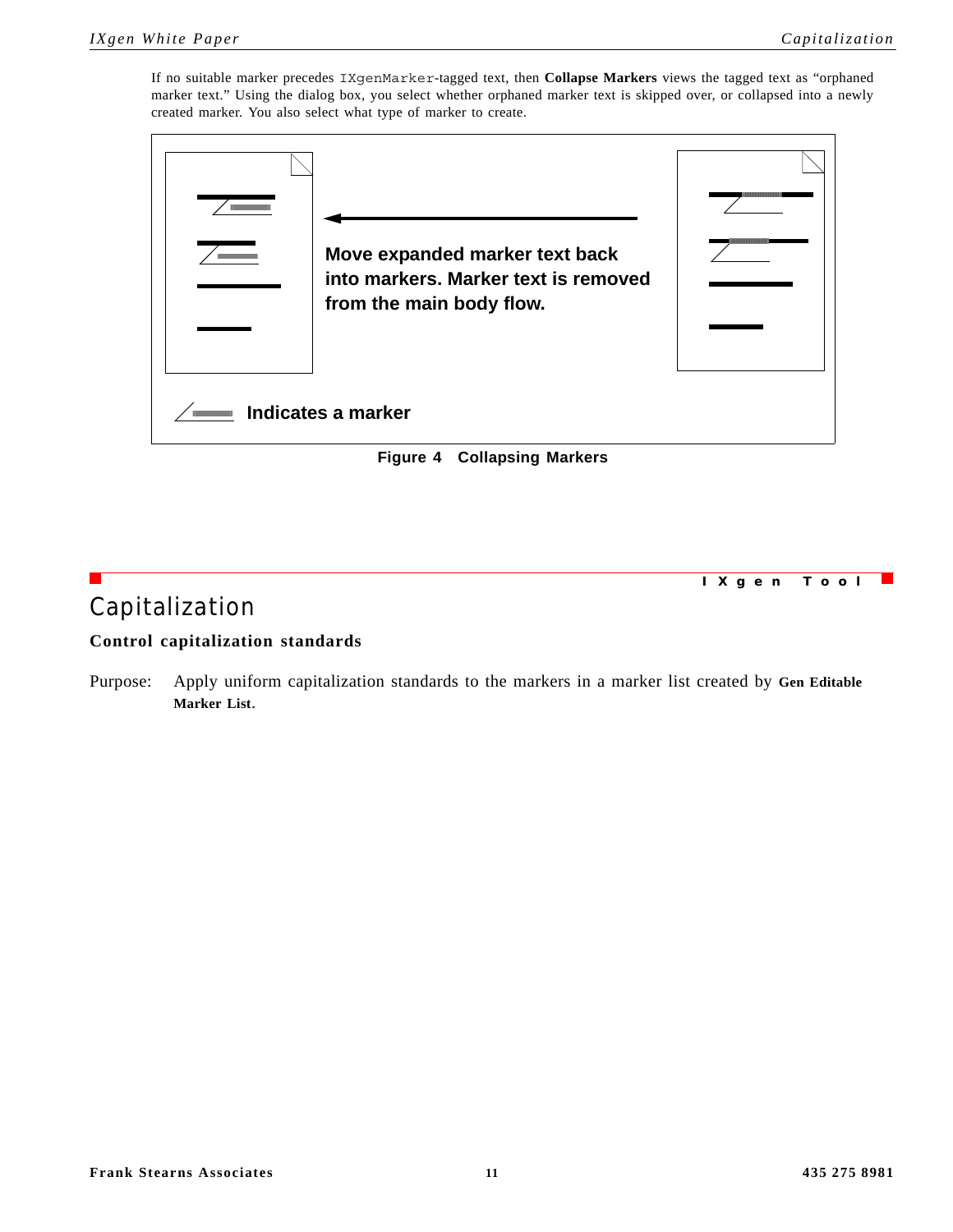Method: You establish the capitalization standards for each level. IXgen then changes the case as dictated by those standards.



**Figure 5 Capitalization**

# <span id="page-13-2"></span><span id="page-13-0"></span>Markers from Keywords

## <span id="page-13-1"></span>**Generate new markers by searching for keywords**

- Purpose: Find matches in a target document to keywords in a keyword list. At the point where a match is made, a new marker is generated with the keyword text (or text interactively selectable) as the marker text.
- Method: You establish a list of search words or phrases. You also establish a companion list of marker text alternatives (up to five) to choose from when a keyword match is made. If you elect not to provide alternative companion marker text, the keyword itself is used as the marker text. When you select **Markers from Keywords** from the document menu, you can interactively decide whether to create

**IXgen Tool**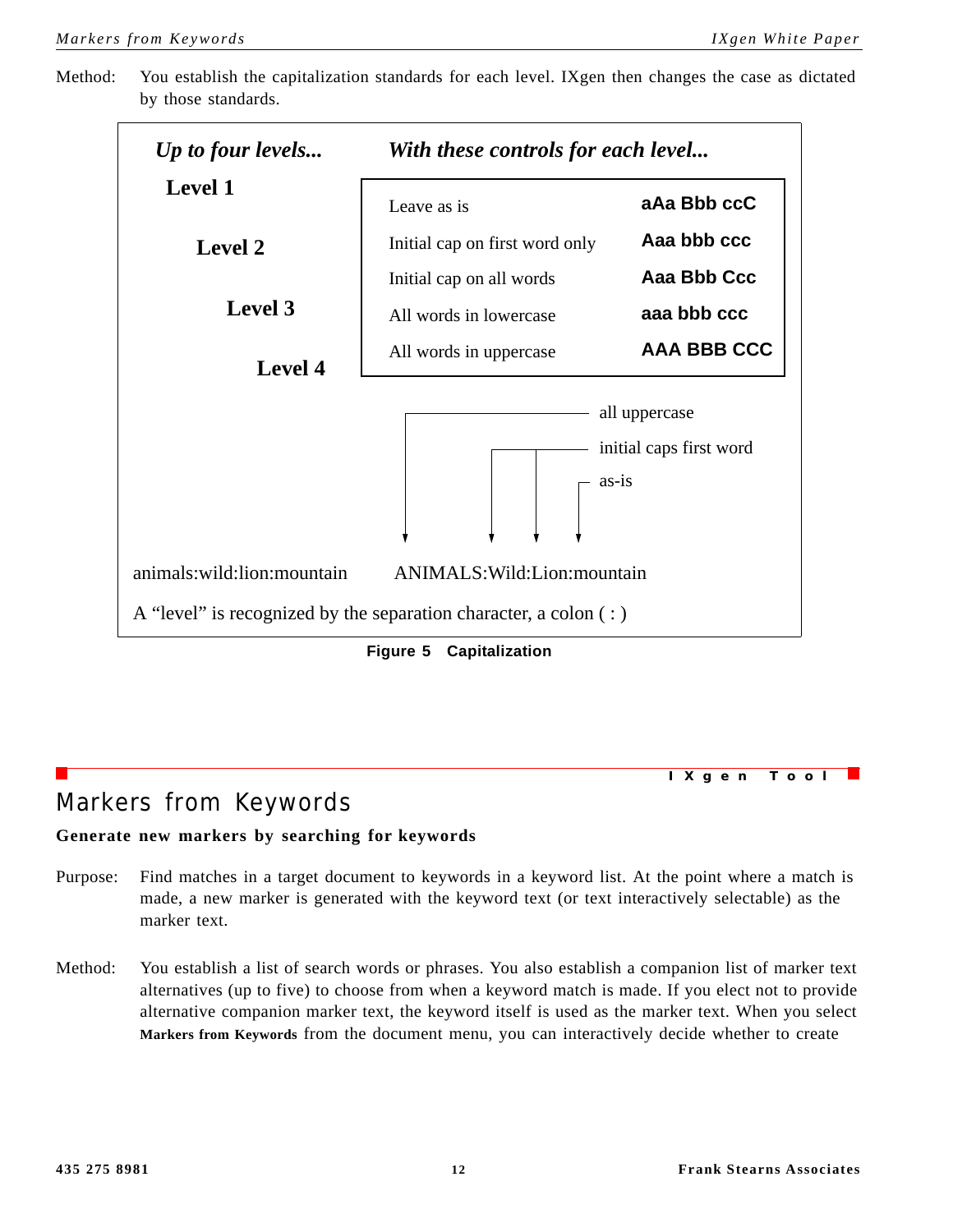**Indicates a marker Look for keywords in target document. When found, copy marker alternative (or keyword) into a new marker in the target document. Keyword Control Document Add marker text at keyword match point Target Document Modified Target** *Search Items Keyword Text Items Marker* **Document**

markers at matching keywords. If you are operating on a book, the command operates in batch mode, creating markers at all matching keywords without any confirmation from you.

**Figure 6 Generating Markers from Keywords**

## <span id="page-14-2"></span><span id="page-14-0"></span>Markers from Tags

**IXgen Tool**

## <span id="page-14-1"></span>**Generate new markers from selected para tags**

Purpose: **Markers from Tags** provides an excellent way to introduce an initial starting base of markers into a new document. The text from selected paragraph tags is copied into a new markers. Selected paragraph tag types are usually chapter headings and subsequent first, second, and deeper headings, but you can select any tag type you wish.

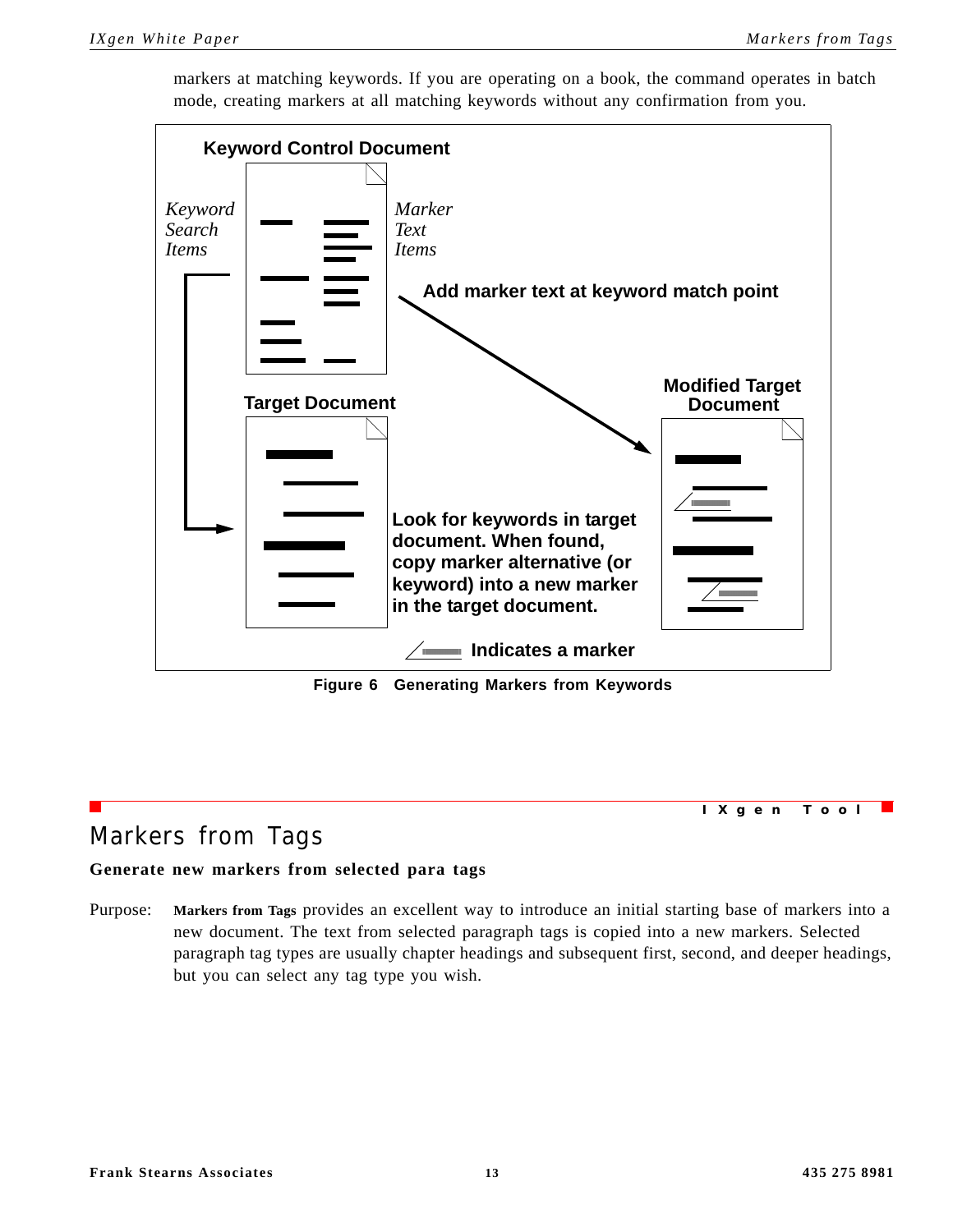Method: The document is scanned for the selected paragraph tag(s). When found, the paratext from the paragraph is copied into a new marker of the selected type. The marker is placed at the head of the paragraph.



**Figure 7 Generating Markers from Tags**

## <span id="page-15-1"></span><span id="page-15-0"></span>**Conclusions**

.

- 1. IXgen provides a very fast and very efficient interface to the FrameMaker marker system. Time and frustration savings when working with markers, particularly index markers, can be great.
- 2. Time savings can be large enough to pay for IXgen licenses in a single day.
- 3. A demonstration version is available from us either by downloading from our web page or by us sending you a diskette (refer to ["Obtaining a Demo Copy of IXgen" on page 6](#page-7-0)).

*FSA has been creating popular add-on productivity tools for FrameMaker since 1990.*